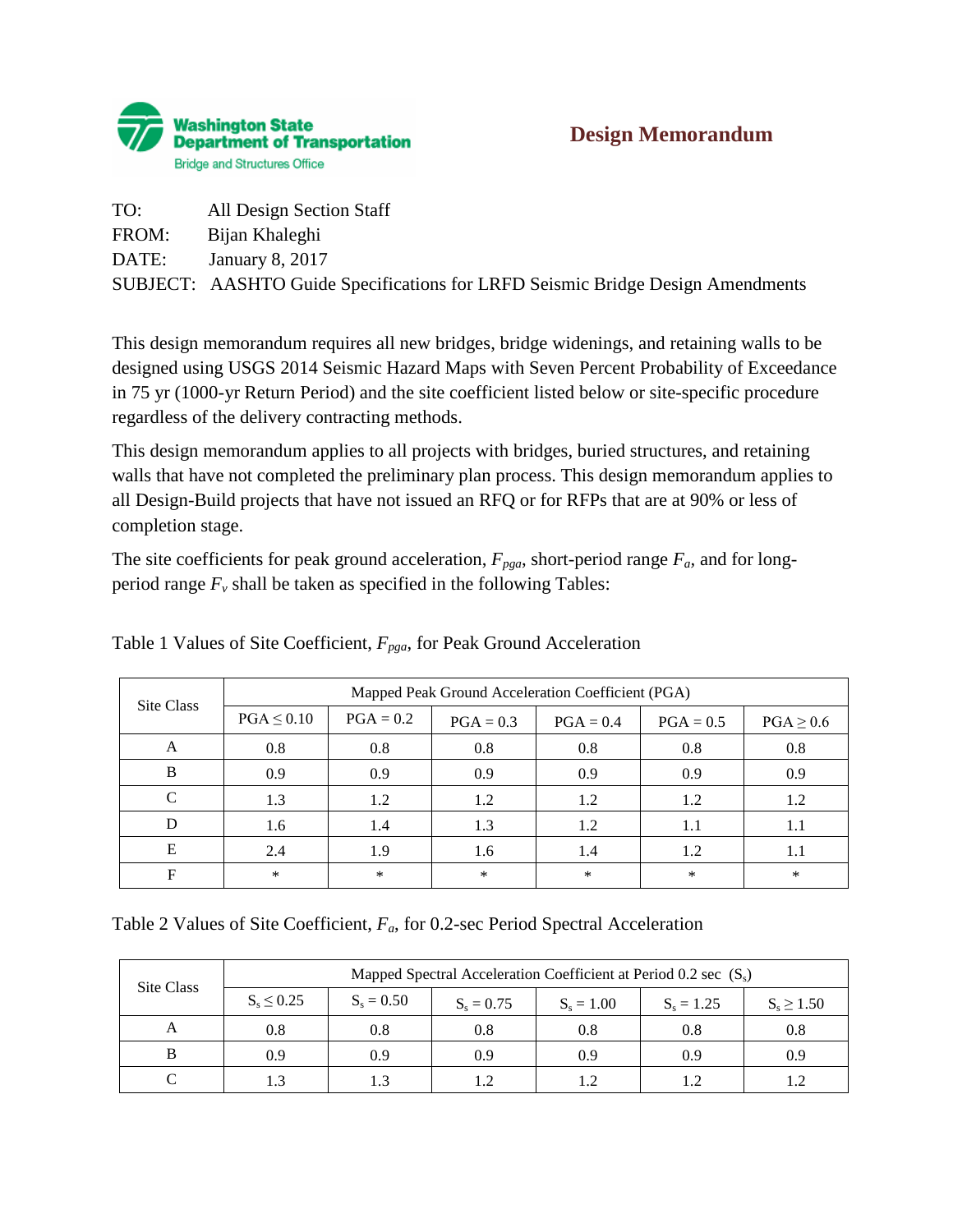|     | 14  | 1.2 |  |  |
|-----|-----|-----|--|--|
| 2.4 | 1.7 | 1.3 |  |  |
|     |     |     |  |  |

Table 3 Values of Site Coefficient,  $F_v$ , for 1.0-sec Period Spectral Acceleration

| Site Class | Mapped Spectral Acceleration Coefficient at Period 1.0 sec $(S_1)$ |             |             |             |             |                |
|------------|--------------------------------------------------------------------|-------------|-------------|-------------|-------------|----------------|
|            | $S_1 \leq 0.1$                                                     | $S_1 = 0.2$ | $S_1 = 0.3$ | $S_1 = 0.4$ | $S_1 = 0.5$ | $S_1 \geq 0.6$ |
| A          | 0.8                                                                | 0.8         | 0.8         | 0.8         | 0.8         | 0.8            |
| B          | 0.8                                                                | 0.8         | 0.8         | 0.8         | 0.8         | 0.8            |
| $\Gamma$   | 1.5                                                                | 1.5         | 1.5         | 1.5         | 1.5         | 1.4            |
|            | 2.4                                                                | 2.2         | 2.0         | 1.9         | 1.8         | 1.7            |
| E          | 4.2                                                                | 3.3         | 2.8         | 2.4         | 2.2         | 2.0            |
| F          | $\ast$                                                             | $\ast$      | $\ast$      | $\ast$      | $\ast$      | $\ast$         |

\* Site-specific response geotechnical investigation and dynamic site response analysis should be considered,

Note: Use straight line interpolation for intermediate values of *PGA*,  $S_s$ , and  $S_l$ .

To implement this design memo, the Bridge and Structures Office has developed ground motion software called *Spectra* to generate the design response spectrum using the general procedure described in the AASHTO Guide Specifications for LRFD Seismic Bridge Design. *Spectra* incorporate the USGS 2014 seismic hazard maps and the updated Site Coefficients. *Spectra* is a tool in the BridgeLink BEToolbox application. Download BridgeLink from the WSDOT web site at<http://www.wsdot.wa.gov/eesc/bridge/software> .

## **Background:**

The current AASHTO seismic hazard maps are based on the 2002 U.S. Geological Survey (USGS) National Seismic Hazard Model (NSHM). In 2008 and 2014, the USGS updated its NSHM. Significant improvements include: (i) ground motion characterization from the Next Generation Attenuation (NGA) projects of the Pacific Earthquake Engineering Research Center (PEER; e.g., [http://peer.berkeley.edu/ngawest2/final-products/\)](http://peer.berkeley.edu/ngawest2/final-products/); (ii) earthquake source characterizations from Version 3 of the Uniform California Earthquake Ruptures Forecast (UCERF3; [http://pubs.usgs.gov/of/2013/1165/\)](http://pubs.usgs.gov/of/2013/1165/); and (iii) the Central and Eastern U.S. Seismic Source Characterization (CEUS-SSC; [http://www.ceus-ssc.com/\)](http://www.ceus-ssc.com/).

The current AASHTO site coefficients are based on the 2003 (and 2009) NEHRP Recommended Seismic Provisions for Building and Other Structures. In 2015, the Building Seismic Safety Council (BSSC) Provisions Update Committee (PUC) updated those site coefficients, based on research from the PEER NGA-West2 Project. The updated site coefficients have also been adopted for the 2016 edition American